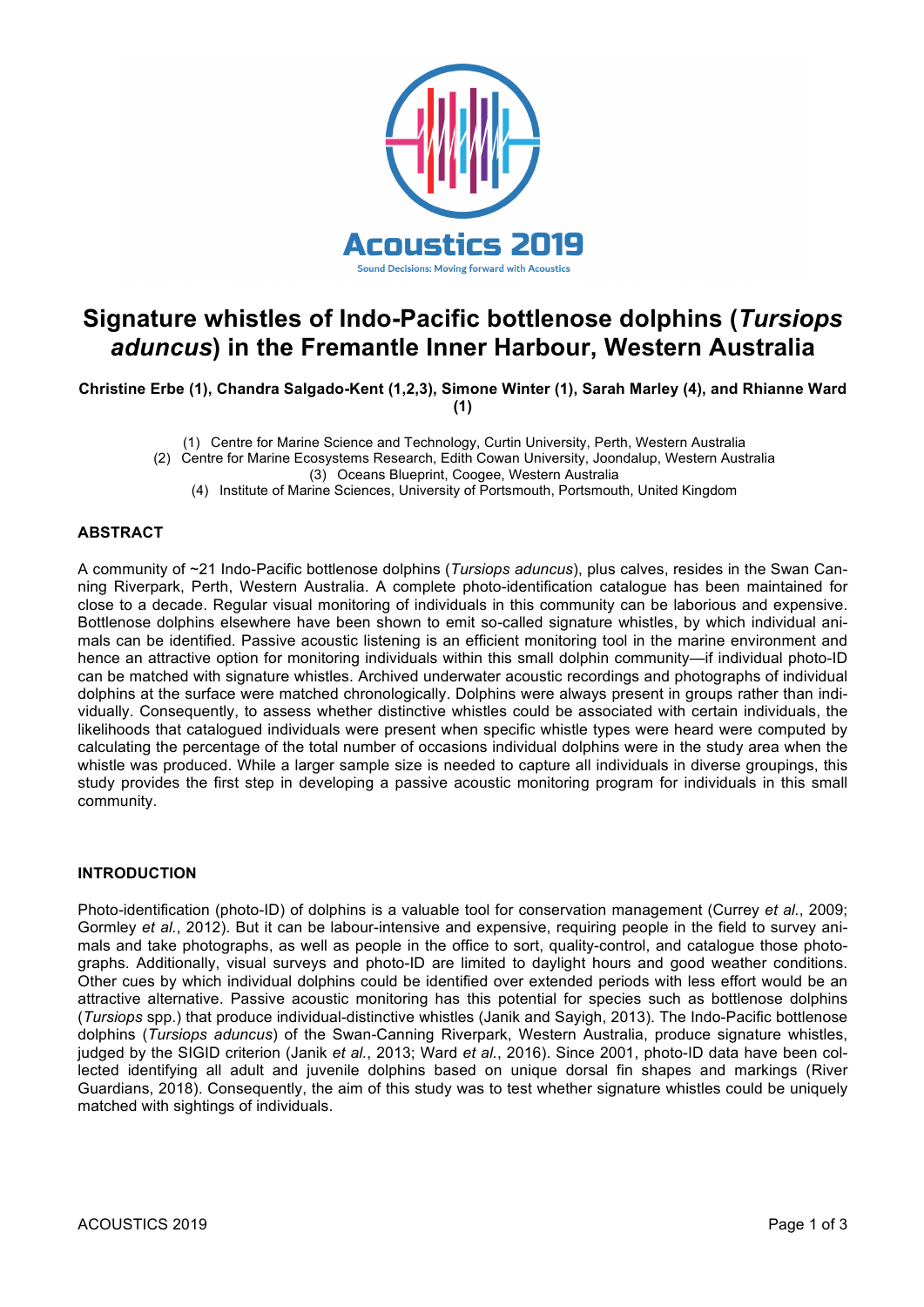

## **METHODS**

All observations and recordings were undertaken within the Fremantle Inner Harbour, Western Australia, in 2013, 2014, and 2017. Photographs were taken with a digital SLR camera, while recordings were taken with a hand-held hydrophone or autonomous recorder (McCauley *et al.*, 2017). Whistles were extracted, measured, and grouped based on their spectral features and fundamental frequency contours (Marley *et al.*, 2017; Ward *et al.*, 2016). Visual and acoustic data were matched chronologically.

#### **RESULTS**

Whistles were of the following types: upsweeping (1. straight up, 2. starting with a U-shape, 3. having at least one inflection, 4. ending flat, and 5. up-down-up triangular), wavy (1. U-shaped, inverted-U shaped, m-shaped, and sine-shaped), flat, downsweeping (1. straight down, 2. starting flat, and 3. starting with an inverted-U), or stepped (1. stepped upsweep, 2. stepped inverted-U, and stepped sine-shape). Figure 1 shows the percent of occasions that any specific individual dolphin was photographed in the presence of each of these whistles.



Figure 1: Percentages for the presence of the various individual dolphins during occasions when certain whistles were recorded.